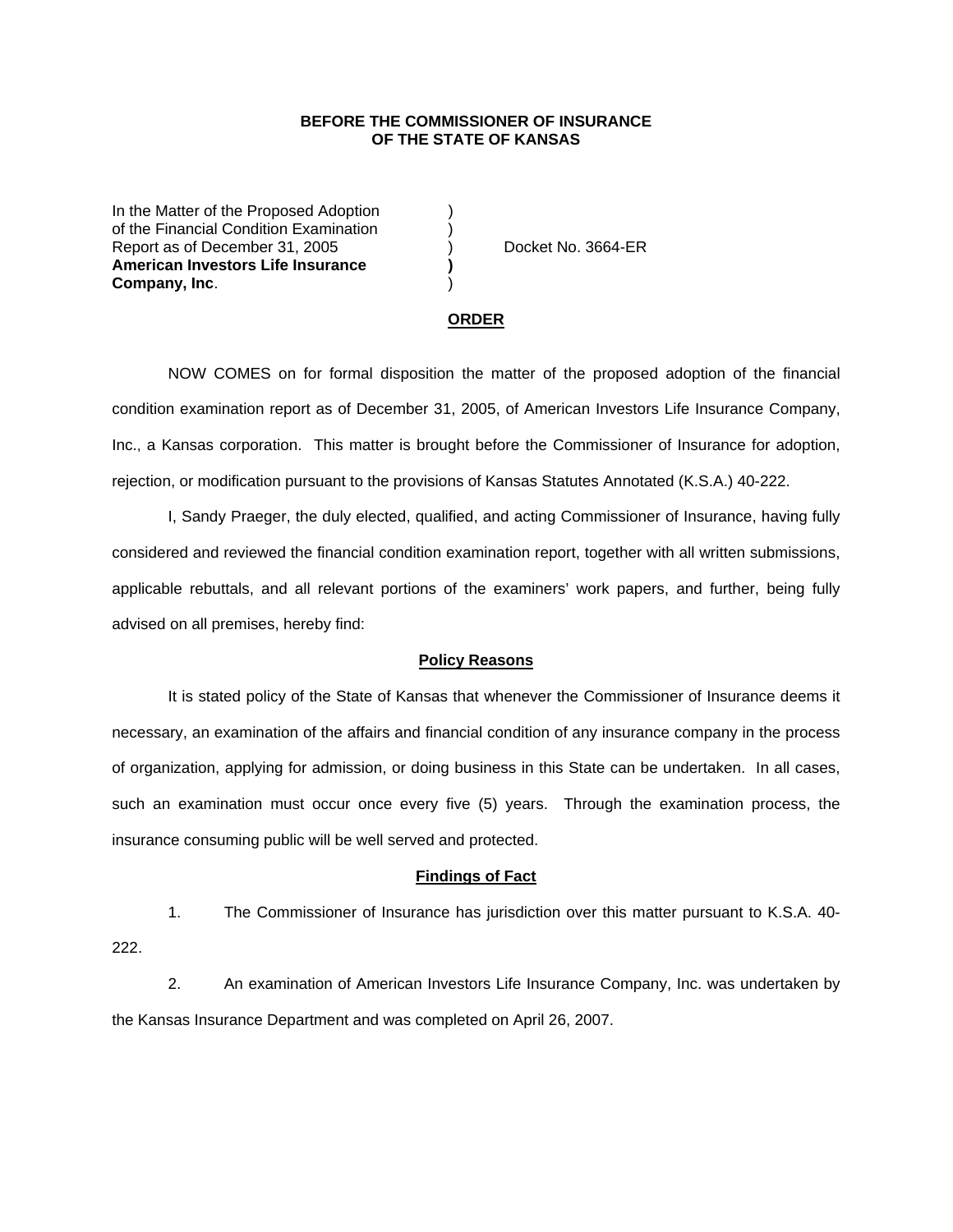3. The examiner-in-charge tendered and filed with the Kansas Insurance Department a verified written report of the examination within thirty (30) days following completion of the examination, to wit; April 18, 2007.

 4. Following receipt of the verified report, the Kansas Insurance Department transmitted the report to American Investors Life Insurance Company, Inc. on April 26, 2007, with a duly executed notice advising the company of its opportunity to prepare and submit to the Kansas Insurance Department a written submission or rebuttal with respect to any and all matters contained in the report. American Investors Life Insurance Company, Inc. was further advised that any written submission or rebuttal needed to be filed with the Kansas Insurance Department no later than thirty (30) days after receipt of the verified report.

 5. American Investors Life Insurance Company, Inc. filed a written acceptance of the verified report on May 15, 2007.

6. Based upon the written submission tendered by American Investors Life Insurance Company, Inc., the company took no exceptions to matters contained in the verified report.

 7. Within thirty (30) days of the end of the time period allowed for written submission or rebuttal, the Commissioner of Insurance fully reviewed the report, together with all written submissions and rebuttals provided by American Investors Life Insurance Company, Inc.. The Commissioner of Insurance further reviewed all relevant workpapers.

 8. No other written submissions or rebuttals were submitted by American Investors Life Insurance Company, Inc.

## **Conclusion of Law**

9. K.S.A. 40-222(k)(2) provides:

"Within 30 days of the end of the period allowed for the receipt of written submissions or rebuttals, the commissioner shall fully consider and review the report, together with any written submissions or rebuttals and any relevant portions of the examiners workpapers and enter an order:

(A) Adopting the examination report as filed or with modification or corrections. If the examination report reveals that the company is operating in violation of any law, regulation or prior order of the commissioner, the commissioner may order the company to take any action the commissioner considers necessary and appropriate to cure such violations; or